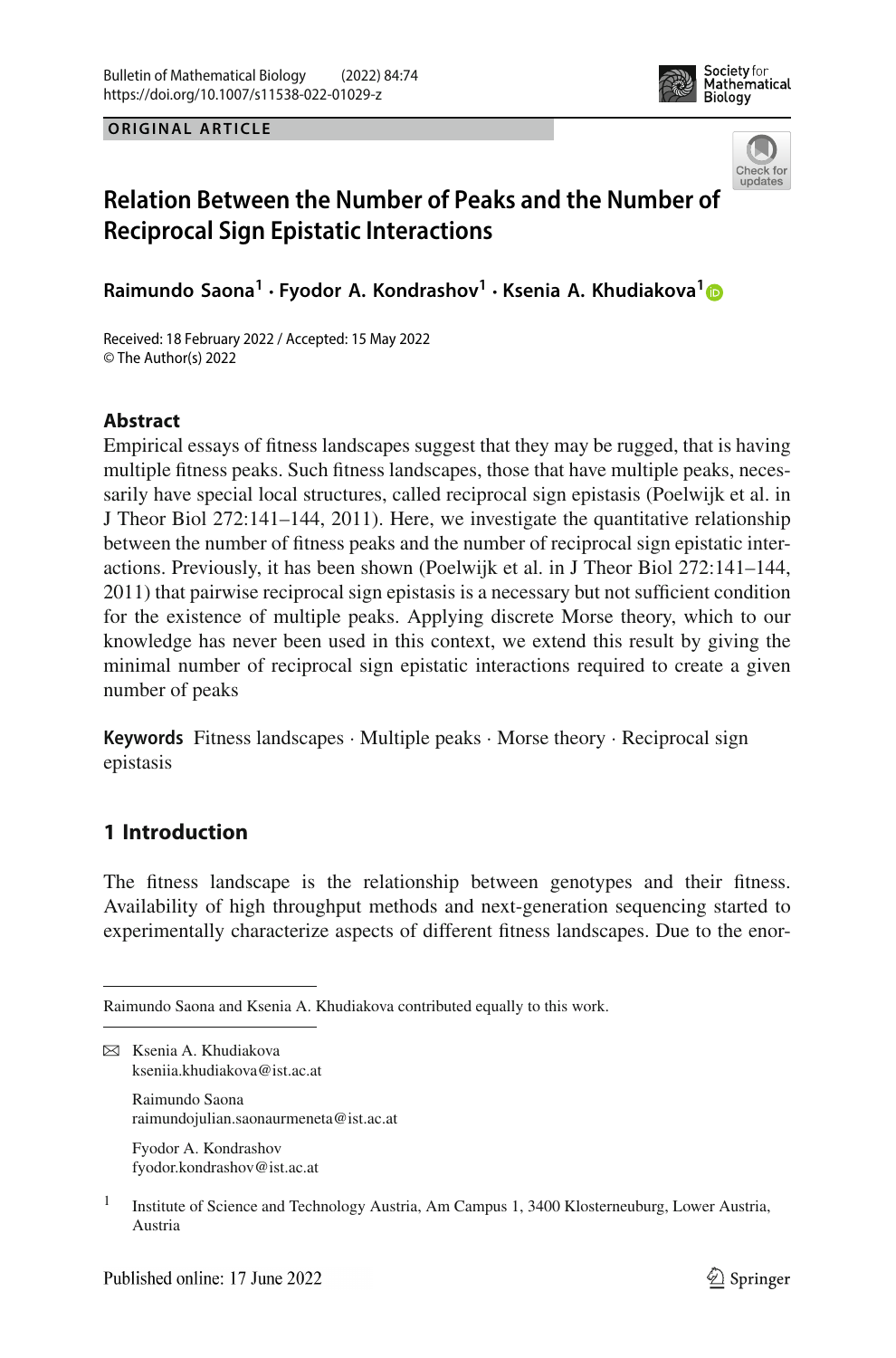

<span id="page-1-0"></span>**Fig. 1** Types of sign epistasis. Vertices represent genotypes (the sequence is outside the vertex and the fitness inside); edges are present between sequences at mutation distance one; and filled faces represent sign epistatic interactions

mity of the underlying genotype space (Maynard Smit[h](#page-11-0) [1970;](#page-11-0) Wrigh[t](#page-11-1) [1932\)](#page-11-1), the experimental approaches are limited to assaying the fitness of: (a) closely related genotypes (Melamed et al[.](#page-11-2) [2013](#page-11-2); Romero and Arnol[d](#page-11-3) [2009](#page-11-3); Sarkisyan et al[.](#page-11-4) [2016;](#page-11-4) de Visser and Kru[g](#page-10-0) [2014](#page-10-0)); or (b), very restricted genotype spaces such as the interaction of a small number of protein sites (Kuo et al[.](#page-11-5) [2020;](#page-11-5) Pokusaeva et al[.](#page-11-6) [2019](#page-11-6); Wittmann et al[.](#page-11-7) [2021](#page-11-7)). Nevertheless, the number of assayed genotypes in a single landscape is becoming larger in recent studies (Bryant et al[.](#page-10-1) [2021;](#page-10-1) Russ et al[.](#page-11-8) [2020](#page-11-8)) and it appears that the experimental characterization of a sufficiently large fitness landscape with multiple fitness peaks may be attainable within the next decade. The possibility of characterizing multiple fitness peaks will always be restricted by the boundaries of the studied genotype space, thus what appears to be two unconnected fitness peaks may be found along the same fitness ridge when a larger section of the genotype space is analyzed (Whitlock et al. [1995](#page-11-9)). Therefore, there is a need for the development of computational methods (Alley et al[.](#page-10-2) [2019](#page-10-2); Bryant et al[.](#page-10-1) [2021;](#page-10-1) Russ et al[.](#page-11-8) [2020;](#page-11-8) Biswas et al[.](#page-10-3) [2021](#page-10-3); Wittmann et al[.](#page-11-7) [2021](#page-11-7)) and theory (Zhou and McCandlis[h](#page-11-10) [2020](#page-11-10)) that can improve the description of experimental fitness landscape datasets, such as obtaining an estimate of the number of isolated peaks. Here, we use Morse theory to calculate the minimal number of reciprocal epistatic interactions for a given number of peaks on a landscape.

Epistasis is the interaction of allele states of the genotype, which shapes the fitness landscape. When the impact of allele states on fitness is independent of each other, there is no epistasis and the resulting fitness landscape is smooth and has a single peak. Epistasis can lead to a more rugged fitness landscape and decrease the number of paths of high fitness between genotypes. Epistasis that makes the impact of an allele state on fitness stronger or weaker is called *magnitude epistasis*. On the other hand, epistasis that causes the contribution of an allele state on fitness to change its sign (e.g., a beneficial mutation becomes deleterious) is called *sign epistasis* (Weinreich et al. [2005\)](#page-11-11). When the two allele states at different loci change the sign of their respective contribution to fitness, then this interaction is called *reciprocal sign epistasis*.

In a simple example of this principle, in a two-loci two-allele model, there are four genotypes, 00, 01, 01 and 11. The following landscape is shaped by sign epistasis when genotypes 00, 01, 10 and 11 have fitnesses of 1,−1,1 and 1, respectively. Reciprocal sign epistasis (RSE) is present when the fitnesses of 00, 01, 10 and 11 genotypes are 1,−1,−1 and 1, respectively. See Fig. [1](#page-1-0) for an illustration.

Of course, the effect of an allele state can depend on more than just one other locus, or site, in the genome. When allele states in different loci impact each other, then the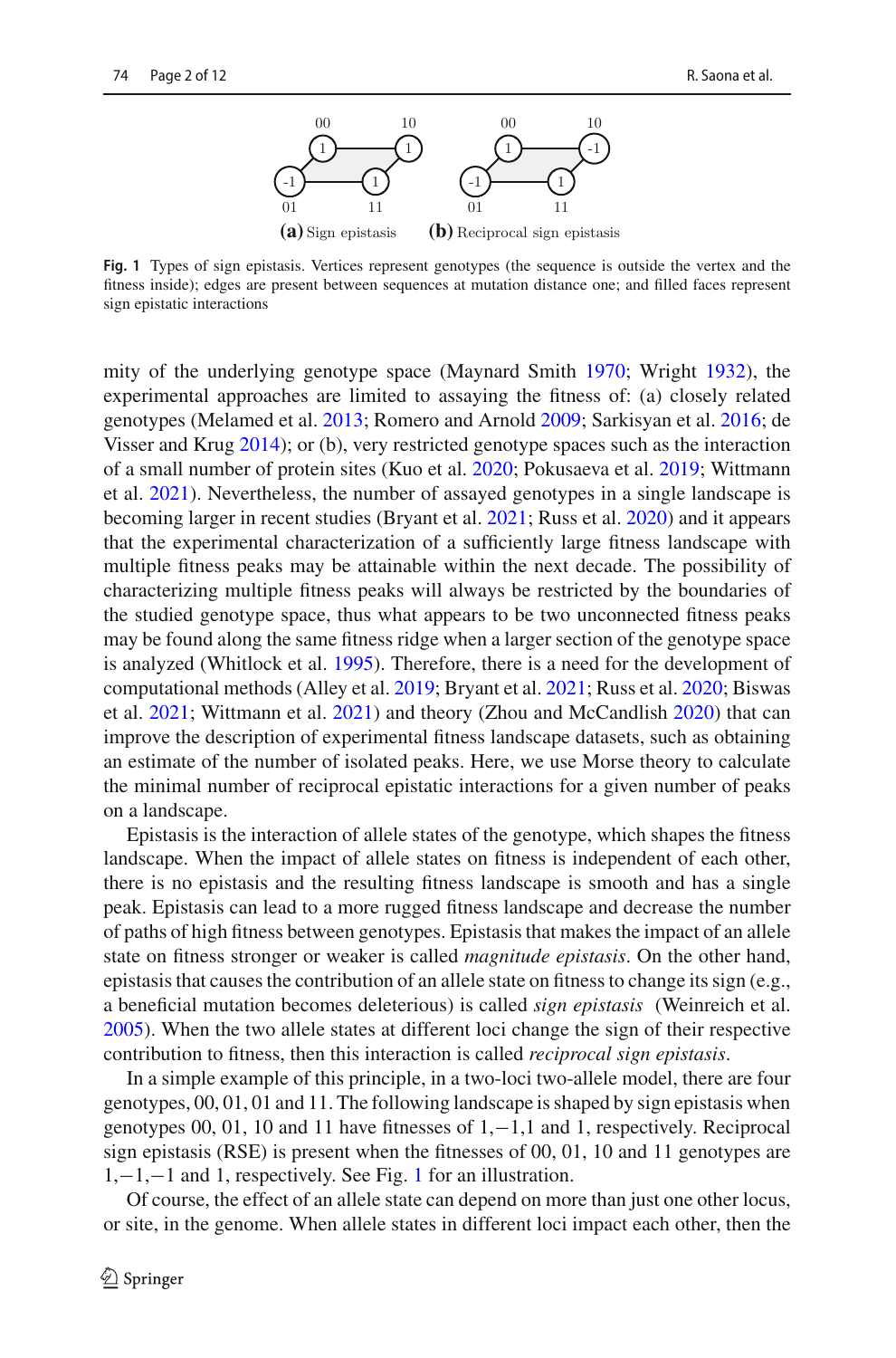epistasis is higher-order. Higher-order epistasis is found frequently in the characterized fitness landscapes (Weinreich et al. [2013\)](#page-11-12), and it is clear that it has important evolutionary consequences (Canale et al[.](#page-10-4) [2018;](#page-10-4) Crona et al[.](#page-10-5) [2019;](#page-10-5) Kondrashov and Kondrasho[v](#page-11-13) [2001;](#page-11-13) de Visser and Kru[g](#page-10-0) [2014](#page-10-0)). However, models that allow studying such epistasis are at an early stage of their development (Crona et al[.](#page-10-6) [2013;](#page-10-6) Cron[a](#page-10-7) [2020\)](#page-10-7), see also Crona et al[.](#page-10-8) [\(2021\)](#page-10-8).

The evolutionary consequences of epistasis may be especially important when it leads to multiple local peaks. In that case, a population can get stuck on a suboptimal peak, decreasing the ability of evolution to find an optimal solution.

Using a combinatorial argument, Poelwijk et al. [\(2011](#page-11-14)) showed the following qualitative property: reciprocal sign epistasis is necessary for the existence of multiple peaks. In contrast, using Morse theory, we derive a more quantitative description of this relationship. This work might be the first formal use of Morse theory to study fitness landscapes.

## **2 Outline of the Method**

Morse theory studies the properties of some discrete structures (such as graphs) and special functions defined on them. In particular, the strong Morse inequality relates topological characteristics of a structure with the number of critical points of any function defined on it. Therefore, to use Morse Theory, we define a discrete structure that highlights reciprocal sign epistatic interactions and a function based on the given fitness landscape.

The discrete structure is a graph: vertices are binary sequences (genotypes) and edges connect those genotypes within one-mutation distances. Moreover, we include edges between those vertices that are separated by a reciprocal sign epistatic interaction.

<span id="page-2-0"></span>In the case of graphs, the only requirement for (Morse) functions is to assign a number to both nodes and edges. Naturally, the value on the vertices corresponds to the genotype's fitness. On the other hand, the value on the edges is tailored for Theorem [1.](#page-2-0)

**Theorem 1** (Quantification of epistatic interactions) *Let genotypes be encoded as binary sequences. Consider a fitness landscape, i.e., a function that assigns a number to each genotype, with no strictly neutral mutations. Then,*

 $\# RSE$  *instances*  $\geq$   $\# peaks - 1$ .

Because we model genotypes as binary sequences, the sequence space is a hypercube. Also, we only consider fitness landscapes with no strictly neutral mutation, i.e., all direct neighbors of a vertex must have a different value than this vertex. These two assumptions allow us to unambiguously define RSE instances.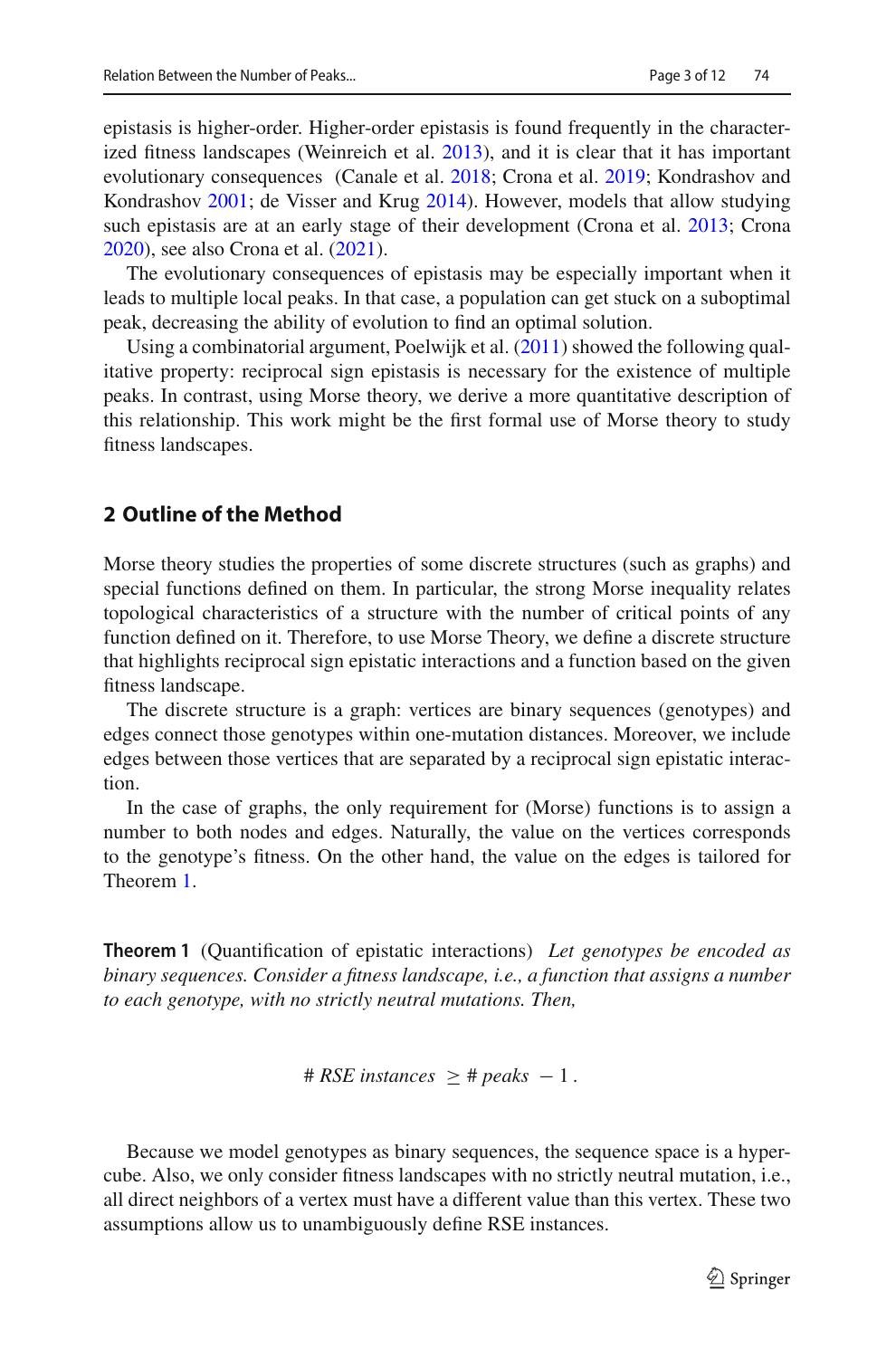

<span id="page-3-0"></span>**Fig. 2** Introducing a peak introduces a RSE interaction. Vertices represent genotypes; arrows represent fitness increments; filled vertices represent peaks; and filled faces represent reciprocal sign epistatic interactions

## **3 Informal Proof**

Let us first briefly explain the combinatorial argument used in Poelwijk et al. [\(2011\)](#page-11-14) to show the following qualitative property: reciprocal sign epistasis is a necessary condition for the existence of multiple peaks. The main idea is that between any two peaks (i.e., genotypes with locally maximal fitness), there must be a path consisting of single mutations connecting them. In particular, if the path is chosen well, the minimum fitness along this path is part of a RSE instance. Theorem [1](#page-2-0) is the corresponding quantitative version of this statement. In particular, if there are three peaks, we conclude that there is not only one instance of RSE in the fitness landscape, but there must exist at least two of them.

Intuitively, our result is explained by induction over the number of peaks as follows. In the base case, already explored in Poelwijk et al. [\(2011](#page-11-14)), there are only two peaks. For the inductive case, consider a fitness landscape and introduce a new peak to it. This new peak must be connected to all previous peaks through some reciprocal sign epistatic interaction. The question is if any of these interactions was not there before. We show that a new peak must introduce at least one more such interaction. To make this last step in the proof formal, we use discrete Morse theory.

If we allow to introduce a peak together with a new dimension, it is easy to illustrate the induction. For the case of two dimensions, we would introduce a third dimension together with a new peak. See Fig. [2b](#page-3-0) for a representation.

## **4 Formal Proof**

The strong Morse inequality is a general tool that relates characteristics of a space with properties of special functions defined on it. To motivate subsequent definitions, let us present the original statement (Forma[n](#page-10-9) [1998,](#page-10-9) Corollary 3.6, page 107) applied to graphs (instead of more general discrete structures).

<span id="page-3-1"></span>**Theorem 2** (Strong Morse inequality) *Consider a graph*  $G = (V, E)$  *and a function f* : *V* ∪ *E* →  $\mathbb{R}$ *. Let b*<sub>0</sub> *and b*<sub>1</sub> *denote the first two Betti numbers of the graph G and*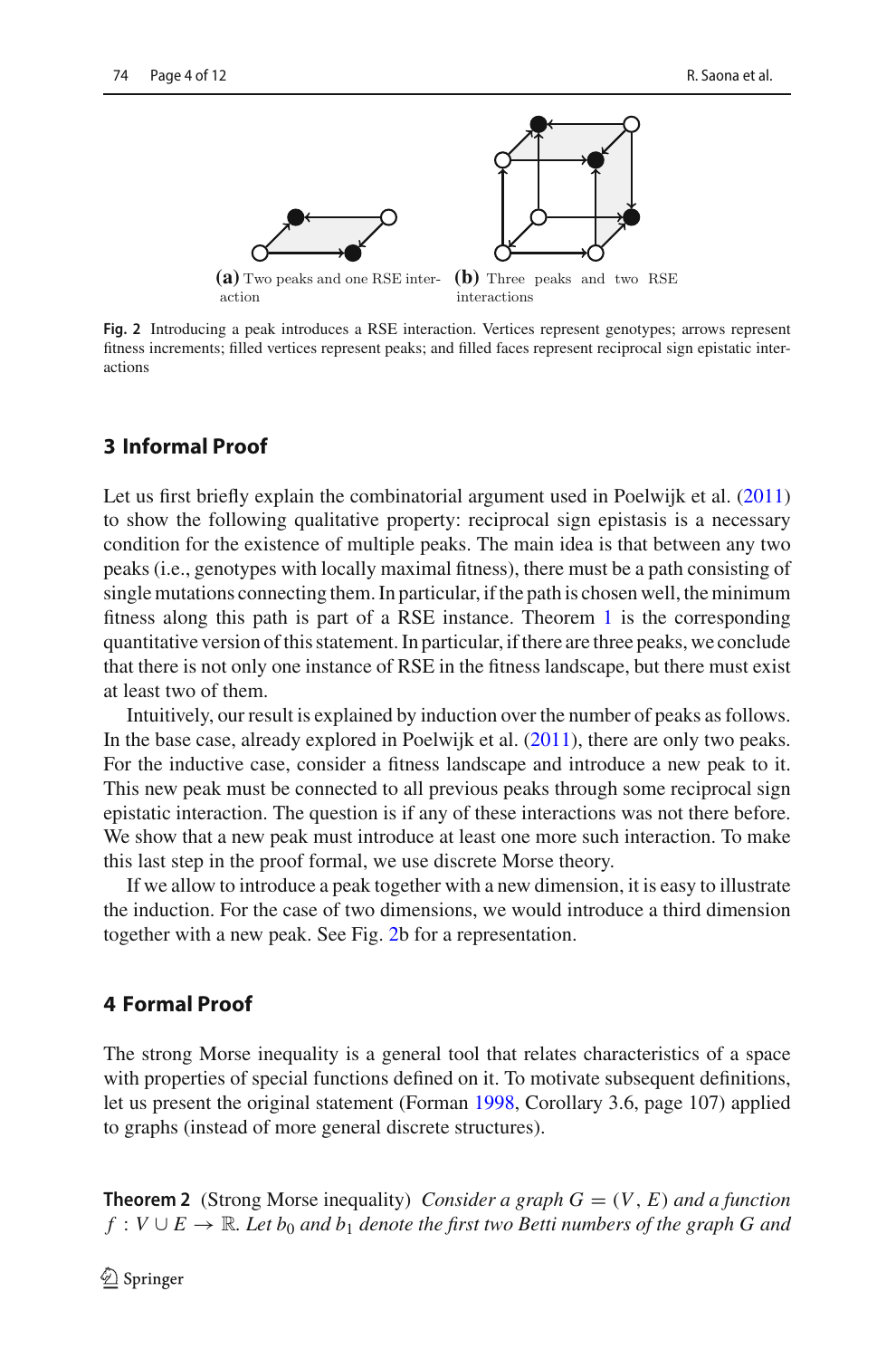*let m*<sup>0</sup> *and m*<sup>1</sup> *denote the number of critical nodes and edges of f . Then, we have that*

$$
m_1-m_0\geq b_1-b_0.
$$

To use this result, we must define the following terms: Betti numbers and critical nodes and edges. But before we do that, note that if the number of RSE instances can be represented as a structural property of a graph (inside  $b_1 - b_0$ ), and the number of peaks can be encoded in a function (inside  $m_1 - m_0$ ), then this inequality allows us to quantify the necessary condition for the existence of multiple peaks.

We introduce all the necessary concepts before explaining the proof step by step.

#### **4.1 Necessary Definitions**

In this section, we introduce the terms used in Theorem [2](#page-3-1) (*Betti numbers*, *critical nodes* and *critical edges*), as well as *RSE instances*. All definitions coincide with those given in the general literature.

**Definition 1** *(Betti numbers)* Let  $G = (V, E)$  be a graph. The zeroth Betti number  $(b_0)$  is the number of connected components in *G*. The first Betti number  $(b_1)$  equals  $|E| + b_0 - |V|$ , usually called cyclomatic number.

<span id="page-4-0"></span>*Remark 1 (Betti numbers in connected graphs)* Let  $G = (V, E)$  be a connected graph. Then,  $b_0 = 1$  and  $b_1 = |E| + 1 - |V|$ . Since *G* is connected,  $|E| \ge |V| - 1$ , therefore  $b_1 \geq 0$ .

**Definition 2** *(Critical nodes and edges)* Let  $G = (V, E)$  be a graph and  $f : V \cup E \rightarrow$ R a function. We say that a vertex  $v \text{ ∈ } V$  is *critical* if, for all edges *e* containing *v*, we have that  $f(e) > f(v)$ . We say that an edge  $e = \{u, v\} \in E$  is *critical* if  $f(e)$  > max $\{f(u), f(v)\}$ . We denote  $m_0$  the number of critical vertices and  $m_1$  the number of critical edges.

**Definition 3** *(RSE instance)* Consider a fitness landscape represented by *W* :  ${0, 1}^n \rightarrow \mathbb{R}$ , where *n* is the length of the genotype. An *instance of RSE* is a collection of four different sequences  $s_1$ ,  $s_2$ ,  $s_3$ ,  $s_4 \in \{0, 1\}^n$  such that both sequences  $s_1$ and *s*<sup>4</sup> are one single mutation away from *s*<sup>2</sup> and *s*<sup>3</sup> and it holds that

$$
\max(W(s_2), W(s_3)) < \min(W(s_1), W(s_4))
$$

#### **4.2 Proof**

*Proof of Theorem [1](#page-2-0)* Let a fitness landscape be represented by a function  $W : \{0, 1\}^n \rightarrow$ R, where *n* is the length of the genotype. Our proof consists of the following steps:

- 1. Define a graph.
- 2. Show that this graph is connected.
- 3. Define a function on the graph.
- 4. Apply the strong Morse inequality.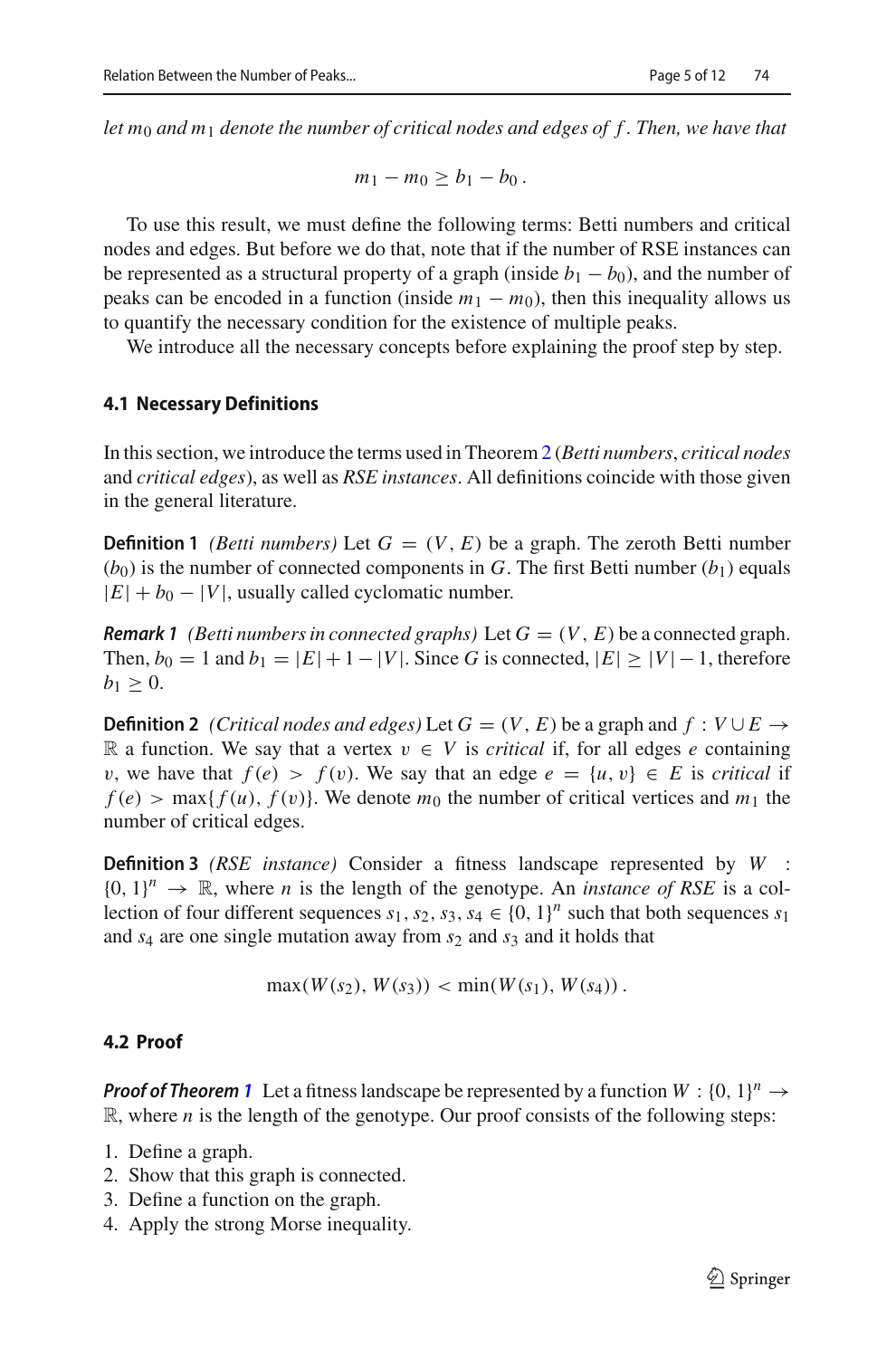<span id="page-5-0"></span>**Fig. 3** Fitness landscape in a cube. Vertices represent genotypes; edges connect genotypes at one-mutation distance; filled vertices represent peaks; and fitness is indicated in each vertex  $\begin{pmatrix} 0 \\ 0 \end{pmatrix}$ 



During the proof, we will instantiate our constructions in the following example.

<span id="page-5-1"></span>**Example 1** *(Fitness landscape in a cube)* Consider  $n = 3$  and the fitness function *w*:  $\{0, 1\}^n \rightarrow \mathbb{R}$  given as follows.

```
000 \mapsto 0100 \mapsto 3010 \mapsto 1001 \mapsto 3110 \mapsto 2101 \mapsto 2111 \mapsto 3101 \mapsto 2011 \mapsto 2
```
A representation is given in Fig. [3.](#page-5-0)

#### *Definition of the graph*

Consider a graph  $G = (V, E)$ . Let  $V := \{0, 1\}^d$ . Let the set of edges  $E := E_1 \cup E_2$ be defined in two steps:  $E_1$  and  $E_2$  have edges involving only sequences at Hamming distance one and two, respectively. The set  $E_1$  contains only edges connecting a sequence with one of its fittest beneficial mutations, if one exists (peaks have no beneficial mutation). Formally,

$$
E_1 \subseteq \{ \{u, v\} : d(u, v) = 1, W(u) < W(v) = \max\{W(v') : d(u, v') = 1\} \},
$$

where *d* denotes the Hamming distance.

On the other hand,  $E_2$  contains edges that connect the two highest points separated by instance of RSE. Formally,

$$
E_2 := \{ \{u, v\} : d(u, v) = 2, \forall y \in V \mid d(u, y) = 1 \land d(v, y) = 1 \Rightarrow W(y) \prec W(u) \land W(y) < W(v) \}.
$$

Following Example [1,](#page-5-1) we represent the corresponding graph in Fig. [4.](#page-6-0) Note that if a vertex has multiple neighbors with maximal fitness, one may choose one arbitrarily. Edges in  $E_1$  (resp.  $E_2$ ) are represented by solid (resp. dashed) lines.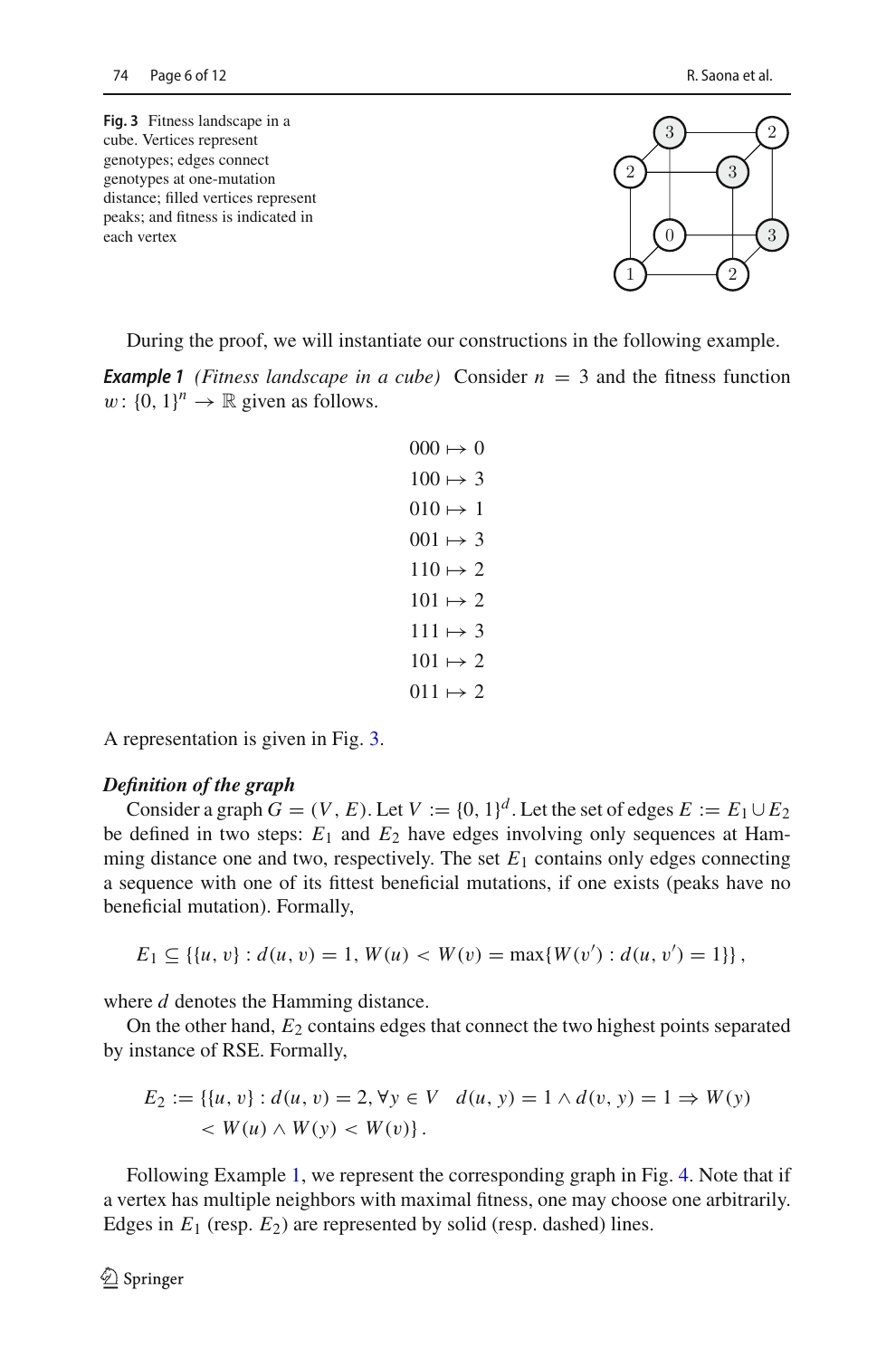<span id="page-6-0"></span>



#### *Connectedness of the graph*

We now prove that *G* is connected, and therefore its first Betti number  $(b_0, b_0)$ number of connected components) is one. First, note that any vertex is connected to a peak. Indeed, from any vertex, by following the path of fittest mutations, we can go to a peak by edges in  $E_1$ . Therefore, we only need to prove that all peaks are connected.

By contradiction, assume that there are  $K_1, \ldots, K_r$  connected components of *G*. Note that in each component there might be multiple peaks. We will define a special path of single mutations. Consider the "usual" sequence graph, formally the hypercube  $G_S = (\{0, 1\}^d, E_{d_1})$ , where  $E_{d_1}$  containing all edges connecting sequences at Hamming distance one. Take the path  $P_*$  that connects two peaks in different components and has the highest minimum value, i.e.,

$$
P_* \in \underset{P \text{ path in } G_S}{\text{argmax}} \{ \min \{ W(v) : v \in P \} : \exists i \neq j, \exists v_1 \in K_i, v_2 \in K_j \text{ peaks } st \ v_1 \stackrel{P}{\leftrightarrow} v_2 \}.
$$

Without loss of generality, assume that  $P_*$  connects  $v_1 \in K_1$  and  $v_2 \in K_2$ . We will show that the two connected components  $K_1$  and  $K_2$  are in fact connected, which is a contradiction.

Denote  $v_m$  the vertex in  $P_*$  that achieves the minimum fitness. Divide  $P_*$  into the path before and after  $v_m$ , formally:  $P_* = P_*^1 v_m P_*^2$ . Our first observation is the following: all vertices in  $P^1_*$  are in  $K_1$ , i.e.,  $V(P^1_*) \subseteq K_1$ , and similarly all vertices in  $P^2$  are in *K*<sub>2</sub>. Indeed, if it was not the case, consider  $v' \in P^1 \cap K_1^c$ . Since  $v' \notin K_1$ , by following the fittest mutation, it is connected to a peak  $v_2'$  which is not in  $K_1$ . Consider a new path  $P'_*$  that goes from  $v_1$  to  $v'$  and then to  $v'_2$ . Note that the minimum fitness value in  $P'_*$  is higher than the one in  $P_*$  and  $P'_*$  also connects two different connected components, which is a contradiction. Therefore,  $V(P^1) \subseteq K_1$ . Similarly, we get that *V*( $P_*^2$ ) ⊆  $K_2$ . Having identified this property of  $P_*$  and  $v_m$ , we can construct a path in our graph of interest  $G$ , instead of  $G<sub>S</sub>$ .

Denote  $u_m^1 \in K_1$  the vertex in  $K_1 \cap P_*^1$  closest to  $v_m$ , similarly denote  $u_m^2$  the vertex in *K*<sub>2</sub> ∩ *P*<sup>2</sup><sup> $\frac{1}{k}$ </sup> closest to *v<sub>m</sub>*. First notice that {*u*<sub>*m*</sub><sup> $1$ </sup>*, u*<sup>2</sup><sub>*m*</sub>} ∈ *E*<sub>2</sub>, i.e., there is a reciprocal sign epistatic interaction between vertices with high fitness. Indeed, if this were not the case, we could connect them through another mutation that does not involve  $v_m$ and create a path  $P'_{*}$  with a higher minimum value, which is a contradiction. Since  $\{u_m^1, u_m^2\} \in E_2$ , i.e., are connected in *G*, all we need to do to construct our desired path connecting  $K_1$  and  $K_2$  is showing that  $u_m^1$  is connected to a peak in  $K_1$  and similarly  $u_m^2$  is connected to a peak in  $K_2$ .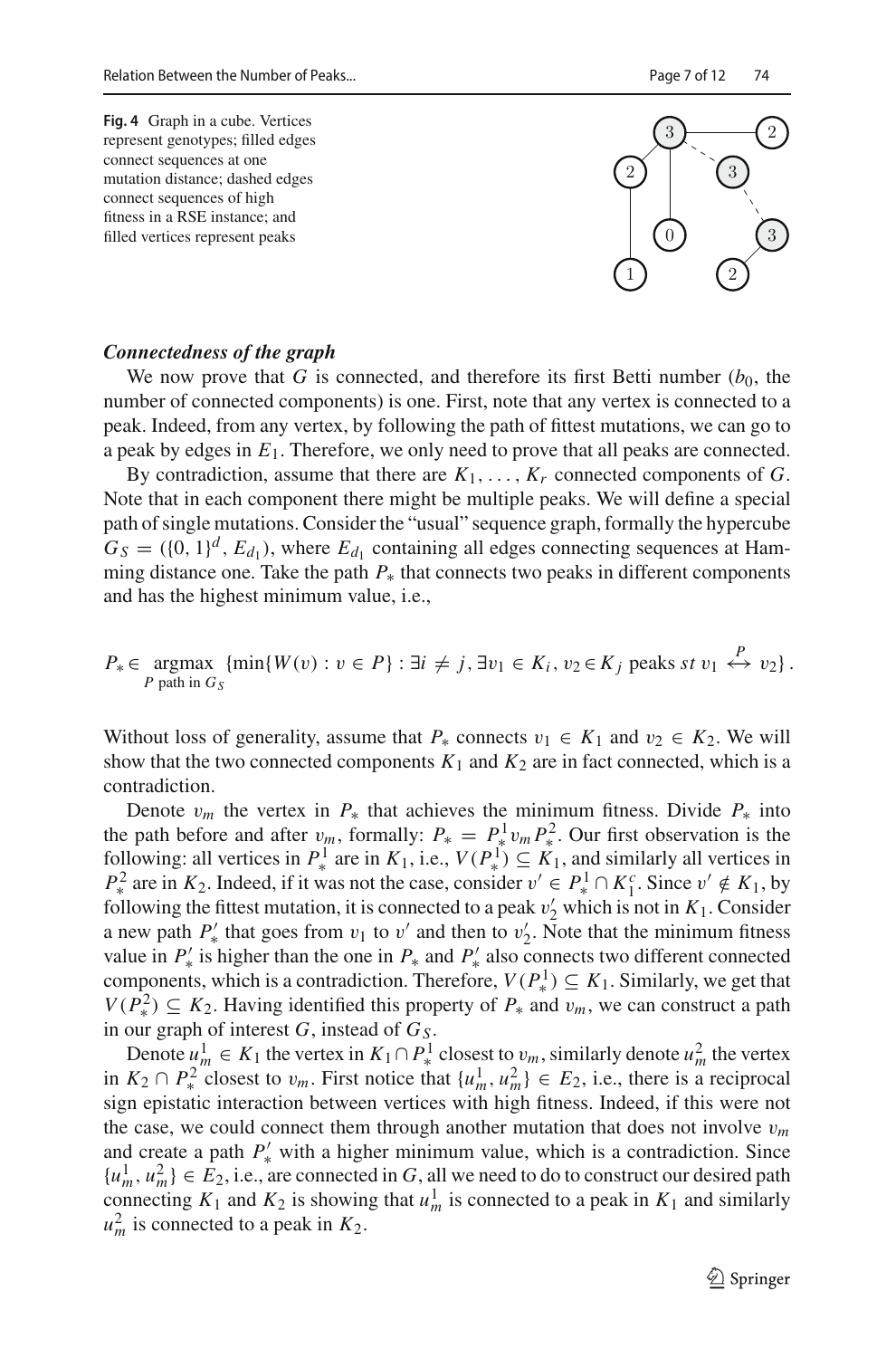<span id="page-7-0"></span>**Fig. 5** Function in the graph. Vertices represent genotypes; filled edges connect sequences at one mutation distance; dashed edges connect sequences of high fitness in a RSE instance; edges and vertices are labelled with the value of the defined function; and filled vertices represent peaks



Since  $u_m^1 \in K_1$ , we can follow the fittest mutation path until a peak  $u_1 \in K_1$ (similarly for  $u_m^2$  to a peak  $u_2 \in K_2$ ). Consider the paths  $Q^1_*$  and  $Q^2_*$ , where  $u_1 \leftrightarrow u_m^1$ and  $u_2 \leftrightarrow \mathcal{Q}^2_*$  *u*<sub>m</sub>. By definition of  $E_1$ , we have that  $Q^1_*$ ,  $Q^2_* \subseteq E_1$ . Finally, the path connecting two different peaks (assumed to be disconnected) is  $Q_* = Q_*^1 Q_*^2$ .

Indeed, note that  $Q_*$  is a path in  $E = E_1 \cup E_2$  since  $Q_*^1 \subset E_1$ ,  $\{u_m^1, u_m^2\} \in E_2$ and  $Q^2_* \subset E_2$ . Therefore, the peaks  $u_1 \in K_1$  and  $u_2 \in K_2$  are connected. But this is a contradiction because  $K_1$  and  $K_2$  were two different connected components. This concludes the proof that *G* is connected.

#### *Definition of a function*

Consider the function  $f: K \to \mathbb{R}$  given by the following.

• For all  $v \in V$ ,

$$
f(v)=-W(v).
$$

• For all  $e = u, v \in E_1$ ,

$$
f(e) = \frac{f(u) + f(v)}{2}.
$$

• For all  $e = u, v \in E_2$ ,

$$
f(e)=C,
$$

where  $C > \max\{|W(v)| : v \in V\}$ .

Following Example [1,](#page-5-1) we represent the corresponding function in Fig. [5.](#page-7-0) Note that edges have values and we have chosen  $C = 4$ .

#### *Application of Morse inequality*

By Theorem [2,](#page-3-1) we have that

$$
m_1-m_0\geq b_1-b_0.
$$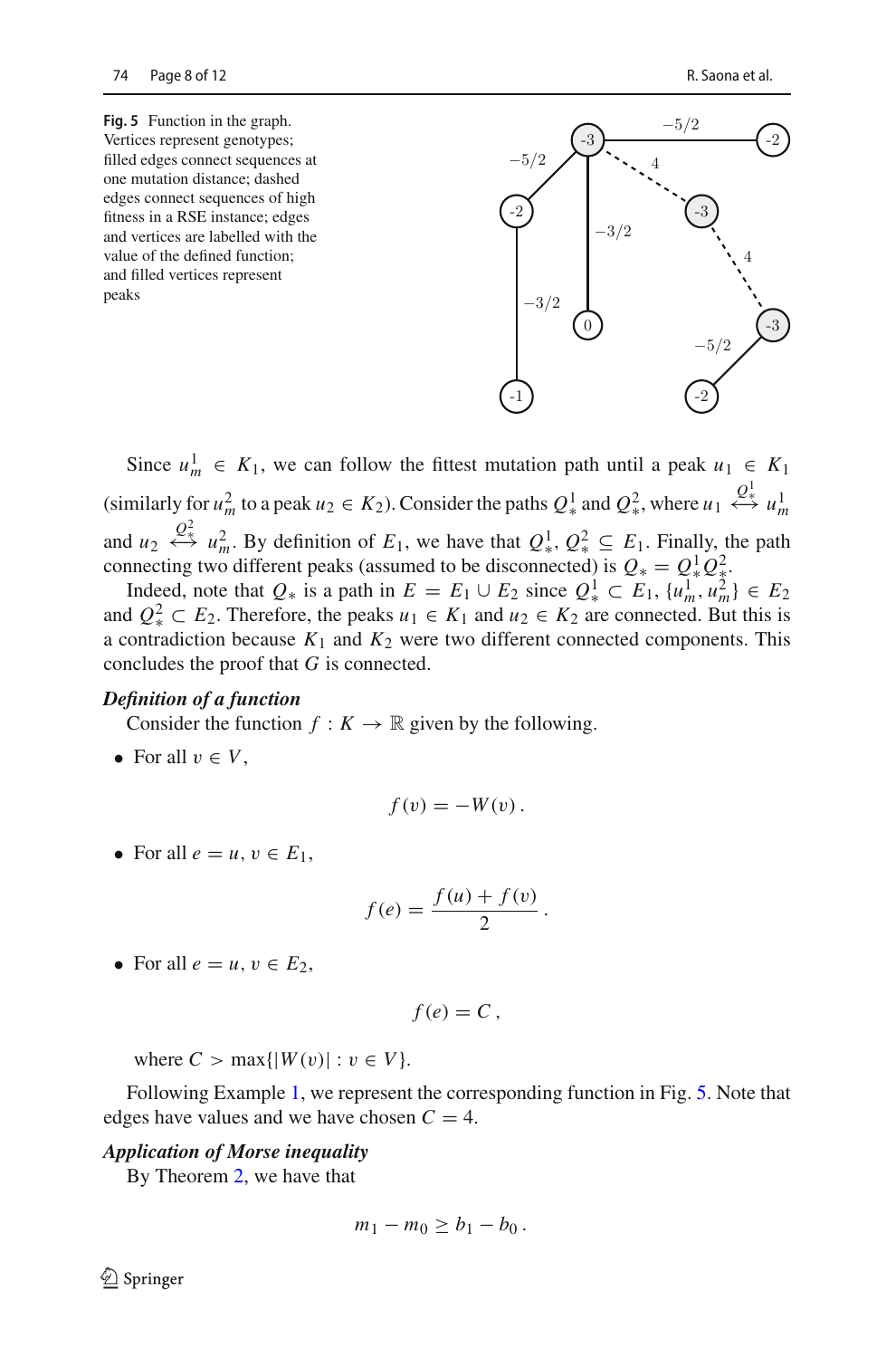Since *M* is connected, we have that  $b_0 = 1$ . By definition of Betti numbers, and since *M* is connected,  $b_1 \ge 0$  (see Remark [1\)](#page-4-0). The number of critical vertices is  $m_0$ and the number of critical edges is  $m_1$ . By construction, the only critical vertices are peaks. Indeed, a vertex is critical if all edges containing it have greater value. Since all single mutations and edges in *E*<sup>2</sup> have greater values than the peak value, all peaks are critical. Moreover, non-peak values have a beneficial mutation and therefore an edge in  $E_1$  with a greater value. Therefore, non-peak vertices are not critical. On the other hand, the only critical edges are those in *E*2, i.e., edges that represent reciprocal sign epistatic interaction, since these edges are the only ones whose endpoints have both smaller values. Therefore,

 $\#$  RSE instances  $>$  # peaks  $-1$ .

 $\Box$ 

## **5 Discussion**

We have shown that the multipeaked fitness landscape necessarily has no fewer pairwise reciprocal sign epistatic interactions than the number of fitness peaks minus one. This extends the result of Poelwijk et al. [\(2011\)](#page-11-14) stating that the reciprocal sign epistasis is a necessary condition for multiple peaks. Additionally, our study showcases the application of discrete Morse theory to fitness landscapes. As our paper was in review, a different way to prove the same result was posted by Chenette et al. (preprint) providing extra confidence in this result. The main difference in our approaches is that we based our proof on Morse theory, while the proof by Chenette et al., relies on explicit constructions of fitness landscapes. In this work, the authors also prove that multipeaked fitness landscapes must have at least as many reciprocal sign epistatic interactions as the number of fitness peaks minus one. They also studied how many instances of RSE can exist when there is only one fitness peak. Moreover, having upper and lower bounds on the number of instances of RSE given a certain number of fitness peaks, they studied if all numbers in between the bounds can be realized by some fitness landscape.

More empirically characterized fitness landscapes are becoming available, driven by high throughput mutational scan studies. One straightforward way to analyze them is to determine the number of fitness peaks in the landscape. Our results may allow biologists to deduce the minimum number of reciprocal sign epistatic interactions in their data based on the number of observed fitness peaks.

As discussed in Poelwijk et al. [\(2011\)](#page-11-14), in the general case, reciprocal sign epistasis is not a sufficient condition for multiple peaks. Similarly, we do not show how to estimate the number of peaks from the number of RSE instances. The task of deducing global properties of the landscape from its local properties was accomplished in Crona et al. [\(2013](#page-10-6)): they showed that reciprocal sign epistasis is a sufficient condition for the existence of multiple peaks if there is no sign epistasis in any other pair of loci.

In our proof, we considered bi-allelic genotypes, which may not reflect the biology of DNA or protein sequences. The application of our theory to genotypes with more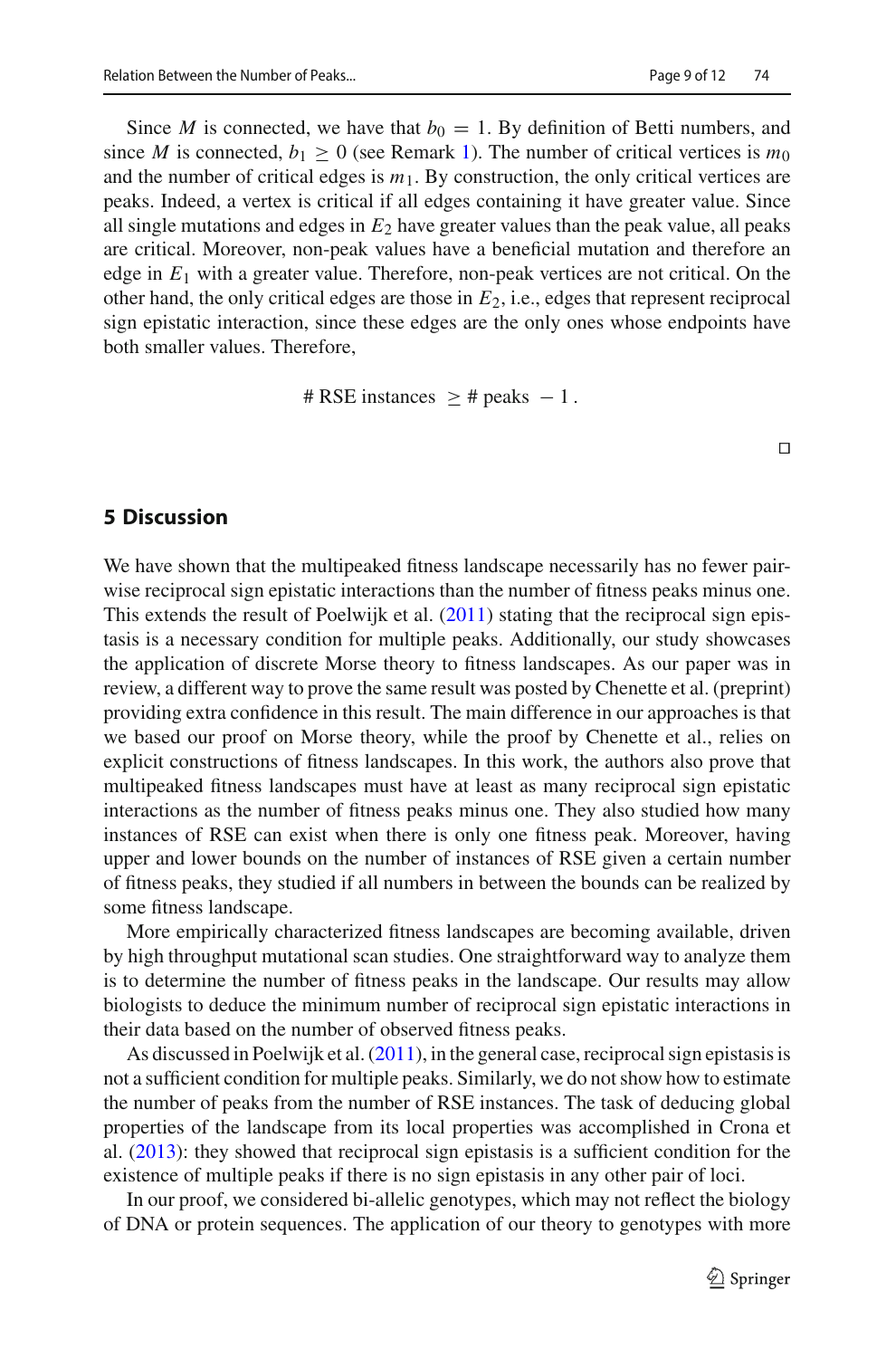<span id="page-9-0"></span>

**(a)** Allelic RSE **(b)**Locus RSE

than two alleles depends on how epistasis is defined for such genotypes. Epistatic interactions may be found between alleles at different loci, which may lead to instances where some allele states between two sites are in an epistatic interaction, while two different allele states at the same sites may not show any epistasis. Alternatively, epistasis may be defined when there is an epistatic interaction between any alleles at two different sites. Such epistasis may be called *allelic* and *locus* epistasis, respectively. See Fig. [6](#page-9-0) for an illustration. Our proof is immediately generalizable without modifications for fitness landscapes determined by allelic epistasis but not necessarily to landscapes determined by the locus epistasis. We believe that allelic epistasis is biologically more realistic than locus epistasis and, therefore, our proof is relevant for fitness landscapes determined by DNA or protein sequences.

For our proof we assumed that the fitnesses of all genotypes are different, while empirically some fitness landscapes may be "neutral" in that many genotypes may have the same fitness, as has been observed in some empirical landscapes (Aguilar-Rodríguez et al[.](#page-10-10) [2017](#page-10-10); Schaper et al[.](#page-11-15) [2012\)](#page-11-15). However, the difference between fitnesses in our model can be arbitrarily small, many orders of magnitude smaller than the experimental error. Therefore, the difference in fitnesses we introduce in our proof does not impact the application of our results to empirically characterized fitness landscapes. Generally speaking, reciprocal sign epistasis is value-agnostic, in that any magnitude of the effect is taken into account as long as the sign of the effect changes. Therefore, the small variance in the values of fitnesses that we introduced does not influence the detection of sign epistasis in real data.

The complication of deducing the global properties of fitness landscapes from the local properties of epistasis between specific sites arises due to the multidimensionality of the fitness landscape: local peaks formed by a pairwise epistatic interaction can be bypassed through a different dimension. Therefore, the condition formulated in terms of the pairwise epistatic interaction cannot be sufficient. One needs to know the full fitness landscape: to deduce that the fitness landscape has multiple peaks, one has to know that there is no sign epistasis in any other pairwise interaction (Crona et al. [2013\)](#page-10-6).

For a quantitative result converse to ours, we anticipate that higher-order epistatic interactions have to be considered, which leads to the requirement of full information about the fitness landscape. We expect that this result can be obtained with a suitable definition of the higher-order epistasis. Such a result could be useful, for example, to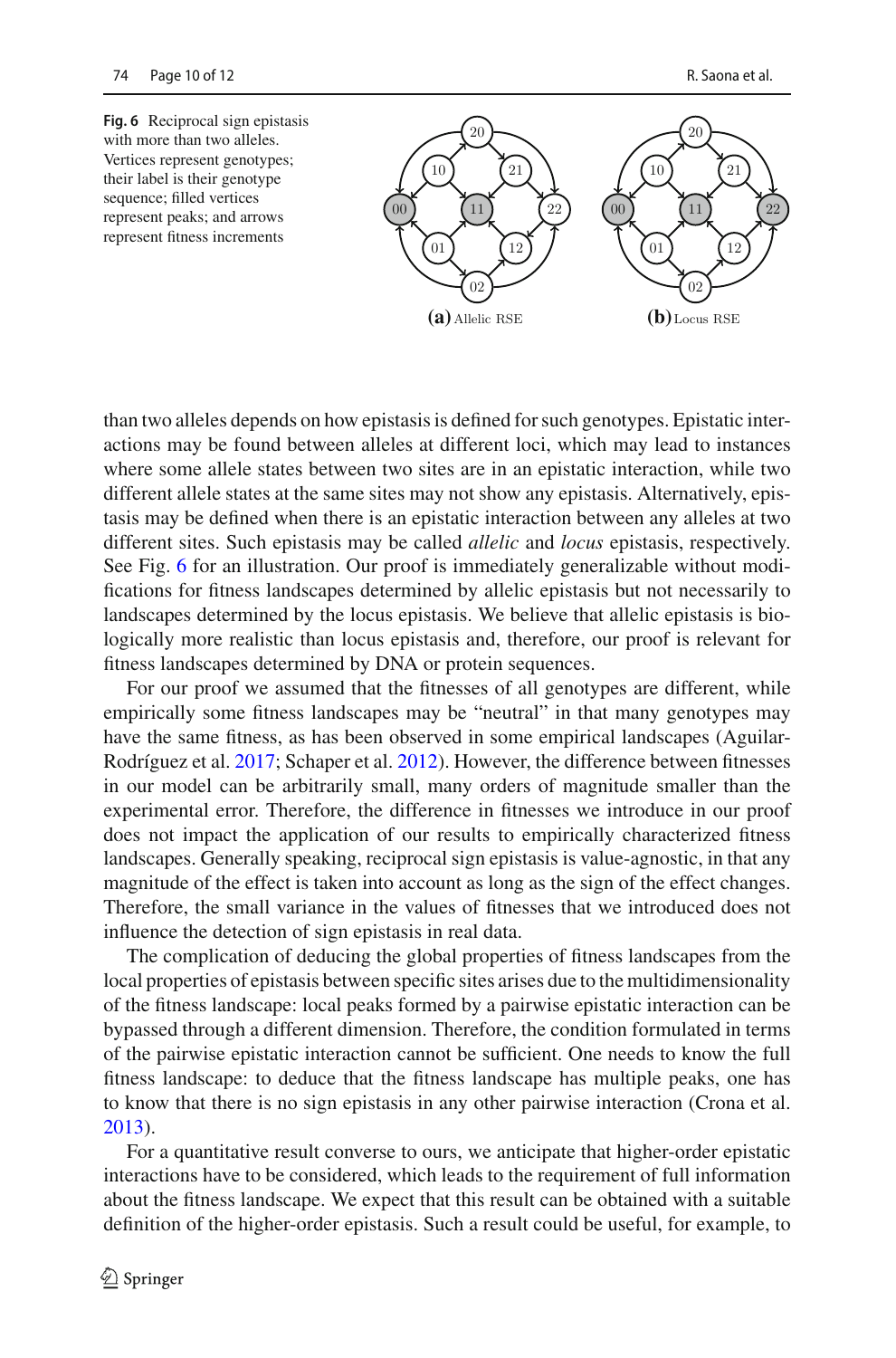study the empirical fitness landscapes if the number of mutations under consideration is small enough to make an almost complete description of the landscape feasible.

**Acknowledgements** We are grateful to Herbert Edelsbrunner and Jeferson Zapata for helpful discussions.

**Funding** Open access funding provided by Austrian Science Fund (FWF). Partially supported by the ERC Consolidator (771209–CharFL) and the FWF Austrian Science Fund (I5127-B) grants to FAK.

**Data Availability** Data sharing does not apply to this article as no datasets were generated or analyzed during the current study.

## **Declarations**

**Conflict of interest** The authors declare that they have no conflict of interest.

**Open Access** This article is licensed under a Creative Commons Attribution 4.0 International License, which permits use, sharing, adaptation, distribution and reproduction in any medium or format, as long as you give appropriate credit to the original author(s) and the source, provide a link to the Creative Commons licence, and indicate if changes were made. The images or other third party material in this article are included in the article's Creative Commons licence, unless indicated otherwise in a credit line to the material. If material is not included in the article's Creative Commons licence and your intended use is not permitted by statutory regulation or exceeds the permitted use, you will need to obtain permission directly from the copyright holder. To view a copy of this licence, visit [http://creativecommons.org/licenses/by/4.0/.](http://creativecommons.org/licenses/by/4.0/)

## **References**

- <span id="page-10-10"></span>Aguilar-Rodríguez J, Payne JL, Wagner A (2017) A thousand empirical adaptive landscapes and their navigability. Nat Ecol Evol. <https://doi.org/10.1038/s41559-016-0045>
- <span id="page-10-2"></span>Alley EC, Khimulya G, Biswas S, AlQuraishi M, Church GM (2019) Unified rational protein engineering with sequence-based deep representation learning. Nat Methods 16(12):1315–1322. [https://doi.org/](https://doi.org/10.1038/s41592-019-0598-1) [10.1038/s41592-019-0598-1](https://doi.org/10.1038/s41592-019-0598-1)
- <span id="page-10-3"></span>Biswas S, Khimulya G, Alley EC, Esvelt KM, Church GM (2021) Low-N protein engineering with dataefficient deep learning. Nat Methods 18(4):389–396. <https://doi.org/10.1038/s41592-021-01100-y>
- <span id="page-10-1"></span>Bryant DH, Bashir A, Sinai S, Jain NK, Ogden PJ, Riley PF, Church GM, Colwell LJ, Kelsic ED (2021) Deep diversification of an AAV capsid protein by machine learning. Nat Biotechnol 39(6):691–696. <https://doi.org/10.1038/s41587-020-00793-4>
- <span id="page-10-4"></span>Canale AS, Cote-Hammarlof PA, Flynn JM, Bolon DN (2018) Evolutionary mechanisms studied through protein fitness landscapes. Curr Opinion Struct Biol 48:141–148. [https://doi.org/10.1016/j.sbi.2018.](https://doi.org/10.1016/j.sbi.2018.01.001) [01.001](https://doi.org/10.1016/j.sbi.2018.01.001)
- Chenette N, Phillips R, Pudwell L, Riehl M Occurrences of reciprocal sign epistasis in single- and multipeaked theoretical fitness landscapes. Preprint at <https://faculty.valpo.edu/lpudwell/papers/RSEs.pdf>
- <span id="page-10-7"></span>Crona K (2020) Rank orders and signed interactions in evolutionary biology. eLife 9:e51004. [https://doi.](https://doi.org/10.7554/eLife.51004) [org/10.7554/eLife.51004](https://doi.org/10.7554/eLife.51004)
- <span id="page-10-6"></span>Crona K, Greene D, Barlow M (2013) The peaks and geometry of fitness landscapes. J Theor Biol 317:1–10. <https://doi.org/10.1016/j.jtbi.2012.09.028>
- <span id="page-10-8"></span>Crona K, Krug J, Srivastava M (2021) Geometry of fitness landscapes: peaks, shapes and universal positive epistasis. arXiv preprint [arXiv:2105.08469](http://arxiv.org/abs/2105.08469)
- <span id="page-10-0"></span>de Visser JAG, Krug J (2014) Empirical fitness landscapes and the predictability of evolution. Nat Rev Gen 15(7):480–490. <https://doi.org/10.1038/nrg3744>
- <span id="page-10-9"></span>Forman R (1998) Morse theory for cell complexes. Adv Math 134(1):90–145. [https://doi.org/10.1006/aima.](https://doi.org/10.1006/aima.1997.1650) [1997.1650](https://doi.org/10.1006/aima.1997.1650)
- <span id="page-10-5"></span>Fragata I, Blanckaert A, Dias Louro MA, Liberles DA, Bank C (2019) Evolution in the light of fitness landscape theory. Trends Ecol Evol 34(1):69–82. <https://doi.org/10.1016/j.tree.2018.10.009>